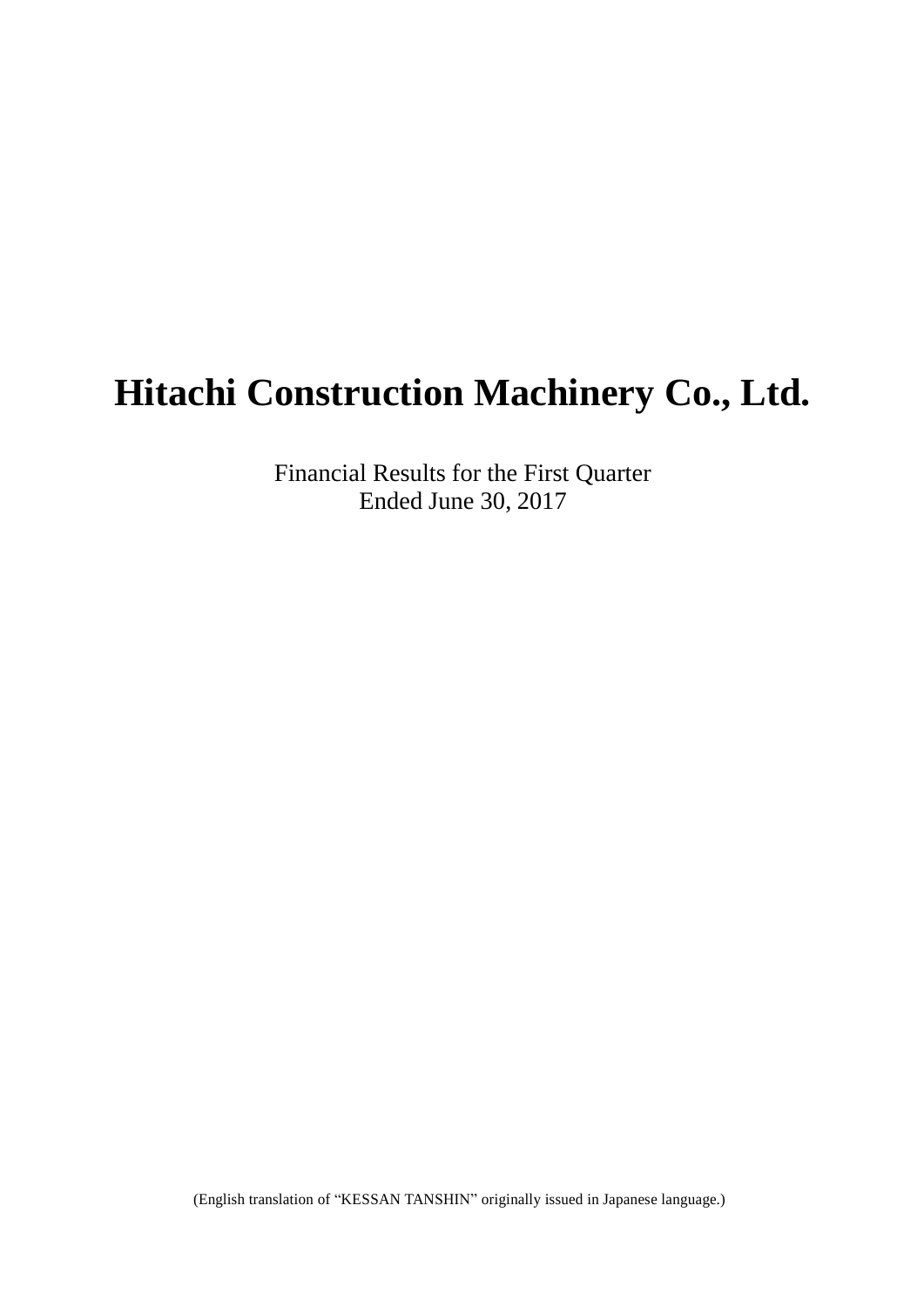#### **Consolidated Financial Results for the First Quarter Ended June 30, 2017 (IFRS)** July 27, 2017

Listed company: Hitachi Construction Machinery Co., Ltd. (HCM)

Stock exchange: Tokyo (first section) Code number: 6305

URL https://www.hitachicm.com/global/

Representative: Kotaro Hirano, President and Executive Officer

Scheduled date for submission of the Quarterly Securities Report: August 9, 2017

Scheduled date of commencement of payment of dividends: ―

Supplementary materials to the financial statements have been prepared: Yes

Presentation will be held to explain the financial statements: Yes (for institutional investors, analysts and journalists)

## 1. Consolidated results for the first quarter ended June 2017 (April 1, 2017 to June 30, 2017)

#### (1) Consolidated results

|  | (Rounded off to the nearest million) |
|--|--------------------------------------|
|  |                                      |

|               | Revenue                   |       | Adjusted<br>Operating income |        | Income before<br>income taxes |        | Net income (loss)  |   | Net income (loss)<br>attributable to owners of<br>the parent |   | Comprehensive income<br>(loss) |  |
|---------------|---------------------------|-------|------------------------------|--------|-------------------------------|--------|--------------------|---|--------------------------------------------------------------|---|--------------------------------|--|
|               | <b>Millions</b><br>of ven |       | <b>Millions</b><br>of ven    | %      | <b>Millions</b><br>of ven     | %      | Millions<br>of ven |   | Millions<br>of yen                                           | % | Millions<br>of ven             |  |
| June 30, 2017 | 211.499                   | 31.1  | 16.763                       | 584.5  | 17.376                        | -      | 11.396             | — | 9.554                                                        | - | 14.724                         |  |
| June 30, 2016 | 161.302                   | (9.1) | 2.449                        | (55.4) | .470                          | (70.3) | 1.012)             | – | 1,600                                                        | – | (28, 156)                      |  |

"Adjusted operating income" is calculated by excluding "Other income" and "Other expenses" from "Operating Income" listed in Consolidated Statements of Income. "Adjusted operating income" is Hitachi group's common profit index to show actual business conditions excluding impact of business restructuring. "Operating income" for the first quarter ended June 2017 is as below.

|               | one for the first quarter ended june $2017$ is as below. |            |
|---------------|----------------------------------------------------------|------------|
| June 30, 2017 | $¥16,919$ million                                        | YoY 361.5% |

| June 30, 2016 | ¥3,666 million | YoY (25.9%) |
|---------------|----------------|-------------|

|               | to owners of the Parent<br>per share (basic) | Net income attributable   Net income attributable<br>to owners of the Parent<br>per share (diluted) |
|---------------|----------------------------------------------|-----------------------------------------------------------------------------------------------------|
|               | Yen                                          | Yen                                                                                                 |
| June 30, 2017 | 44.93                                        | 44.93                                                                                               |
| June 30, 2016 | (7.52)                                       | (7.52)                                                                                              |

References:

Share of profits (losses) of investments accounted for using the equity method June 30, 2017: ¥ 915 million, June 30, 2016: ¥30 million.

#### (2) Consolidated financial position

|                | Total assets    | Total equity    | Total equity attributable<br>to owners of the parent | Equity attributable to<br>owners of the parent ratio |  |
|----------------|-----------------|-----------------|------------------------------------------------------|------------------------------------------------------|--|
|                | Millions of yen | Millions of yen | Millions of yen                                      | $\frac{0}{0}$                                        |  |
| June 30, 2017  | 1,027,742       | 463.450         | 410.362                                              | 39.9                                                 |  |
| March 31, 2017 | 999.601         | 450.430         | 399.619                                              | 40.0                                                 |  |

#### 2. Dividends status

|                                | Cash dividends per share |                |               |          |       |  |
|--------------------------------|--------------------------|----------------|---------------|----------|-------|--|
|                                | Quarter<br>First         | Second Quarter | Third Quarter | Year end | Total |  |
|                                | Yen                      | Yen            | Yen           | Yen      | Yen   |  |
| March 31, 2017                 |                          | 4.00           |               | 8.00     | 12.00 |  |
| March 31, 2018                 |                          |                |               |          |       |  |
| March 31, 2018<br>(Projection) |                          |                |               |          |       |  |

Dividends for the fiscal year ending March 2018 are to be determined.

Note: Changes involving the dividend states for the fiscal year ending March 2018: None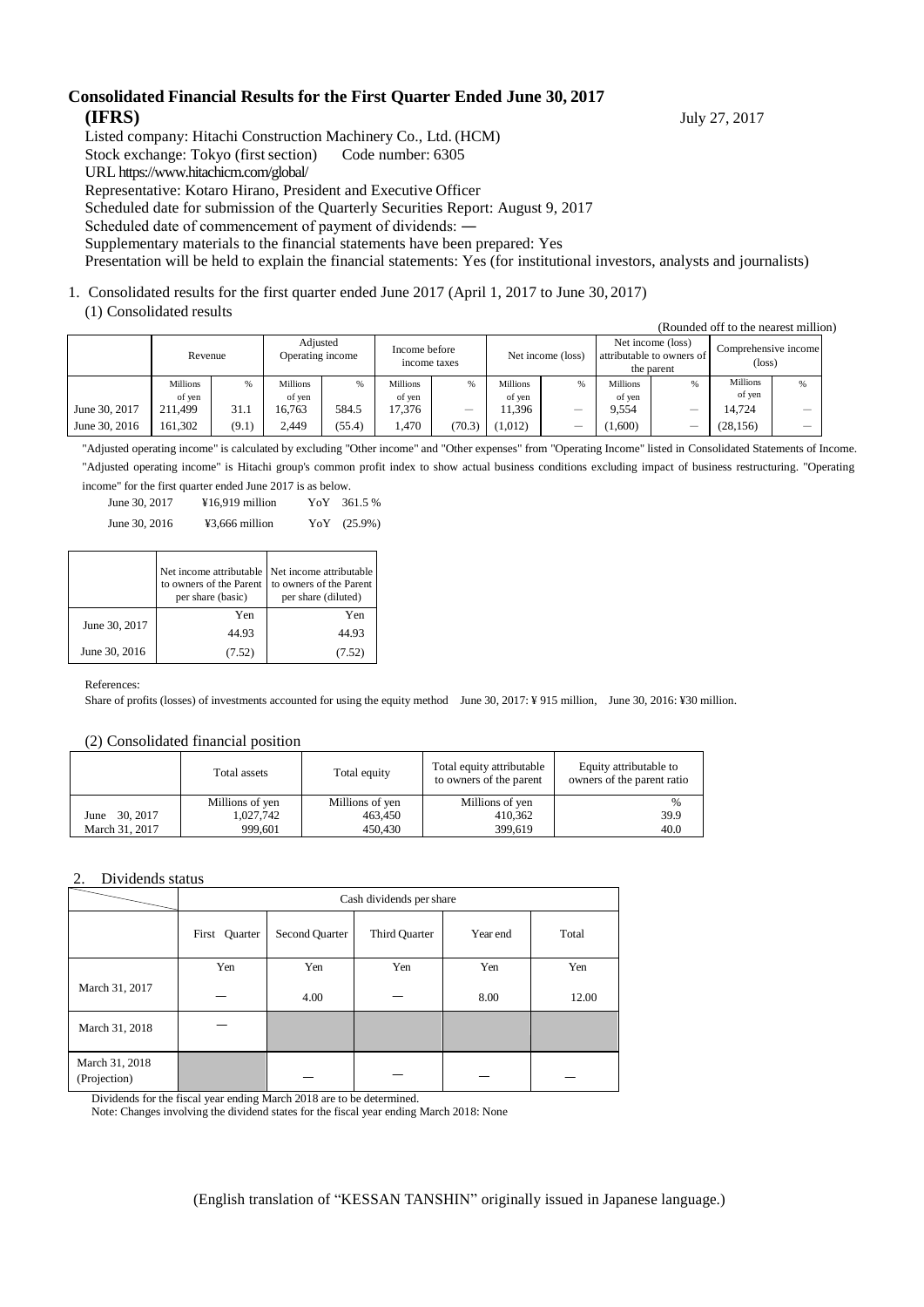|  | 3. Projected consolidated results for the fiscal year ending March 2018 (April 1, 2017 to March 31, 2018) |  |  |  |  |  |
|--|-----------------------------------------------------------------------------------------------------------|--|--|--|--|--|
|--|-----------------------------------------------------------------------------------------------------------|--|--|--|--|--|

|                | Revenue            |     | Adjusted<br>Operating income |      | Income before<br>income taxes |      | Net income<br>attributable to owners<br>of the parent |       | Net income attributable<br>to owners of the parent<br>per share |
|----------------|--------------------|-----|------------------------------|------|-------------------------------|------|-------------------------------------------------------|-------|-----------------------------------------------------------------|
|                | Millions of<br>yen | %   | Millions of<br>yen           | $\%$ | Millions of<br>yen            | %    | Millions of<br>yen                                    | %     | Yen                                                             |
| March 31, 2018 | 810,000            | 7.4 | 46,000                       | 62.7 | 37,000                        | 55.1 | 18,000                                                | 124.4 | 84.64                                                           |

Notes: 1) The percentages indicated show changes from the same period of the previous fiscal year. 2) Changes in consolidated earnings forecast: None

"Adjusted operating income" is calculated by excluding "Other income" and "Other expenses" from "Operating Income" listed in Consolidated Statements of Income. "Adjusted operating income" is Hitachi group's common profit index to show actual business conditions excluding impact of business restructuring. Cumulated "Operating income" for projected consolidated result ending March 2018 is as below.

Year end  $\text{\textdegree{444,000}}$  million YoY 86.3%

\*Notes

(1) Important changes in the scope of the consolidation during period(changes involving specific subsidiaries accompanying changes in the scope of consolidation): None

| (2) Changes in accounting policies; changes in accounting estimates             |                         |           |
|---------------------------------------------------------------------------------|-------------------------|-----------|
| [1] Changes in accounting policies required by IFRS                             | None                    |           |
| [2] Changes in accounting policies other than those in [1]                      | None                    |           |
| [3] Changes in accounting estimates                                             | None                    |           |
| (3) Number of outstanding shares (common shares)                                |                         |           |
| [1] Number of outstanding shares at fiscal year-end (including treasury shares) |                         |           |
| June 2017: 215,115,038                                                          | March 2017: 215,115,038 |           |
| [2] Number of treasury shares at fiscal year-end                                |                         |           |
| June 2017: $2,455,055$                                                          | <b>March 2017:</b>      | 2.454,022 |
| [3] Average number of common shares outstanding during the fiscal year (shares) |                         |           |
| June 2017: 212,660,521                                                          | June 2016: 212,663,072  |           |

#### Indication of audit procedure implementation status

This earnings report is exempt from audit procedure based upon the Financial Instruments and Exchange Act. It is under the audit procedure process at the time of disclosure of this report.

#### Explanation on the appropriate use of results forecasts and other important items

Any forward-looking statements in the report, including results forecasts, are based on certain assumptions that were deemed rational as well as information currently available to the Company at this time. However, various factors could cause actual results to differ materially. Please refer to ''1. Management Performance and Financial Conditions, (3) Outlook for the Fiscal Year Ending March 31, 2018'' of the attachment for conditions serving as assumptions for results forecasts.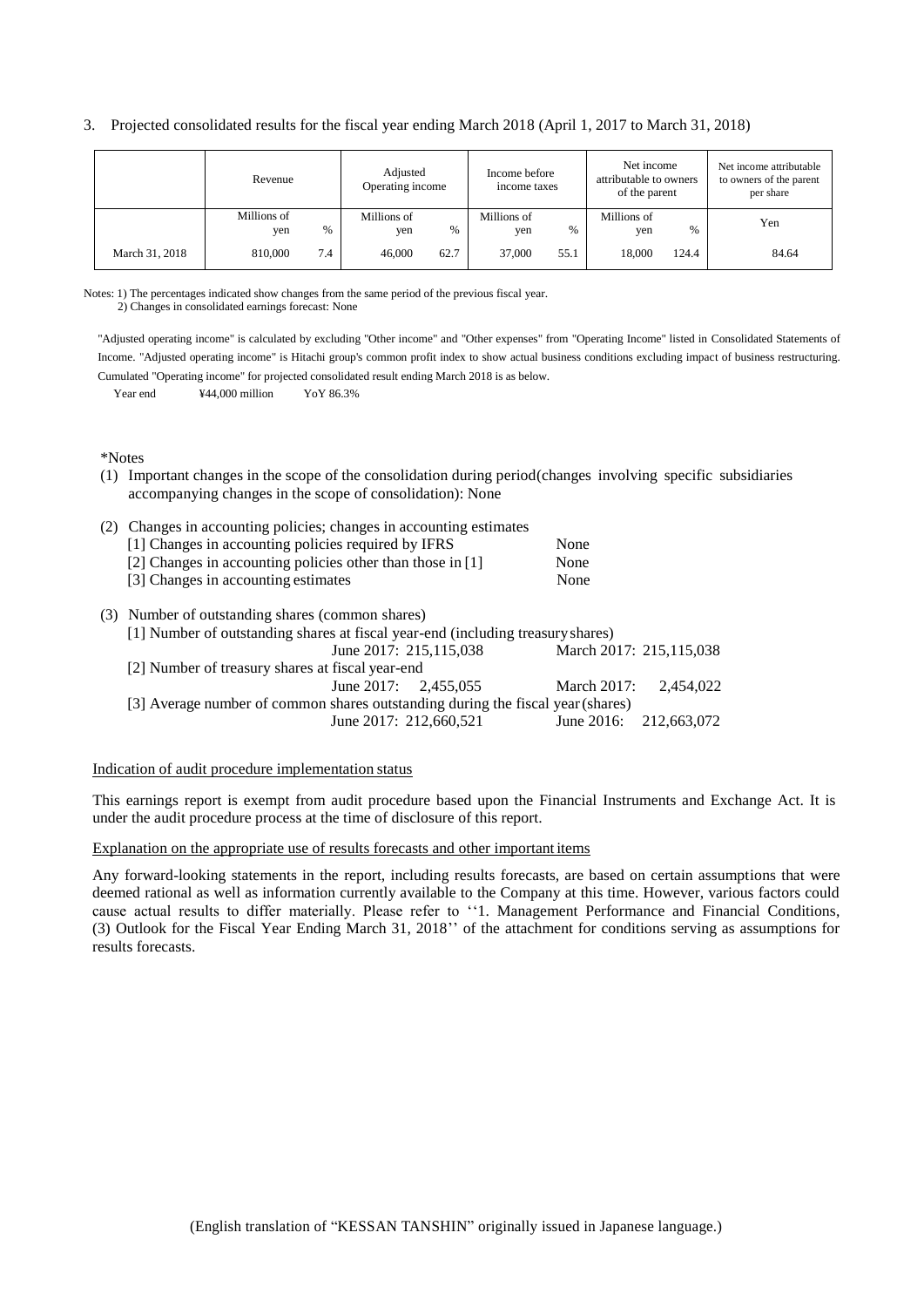# **Index of the Attachment**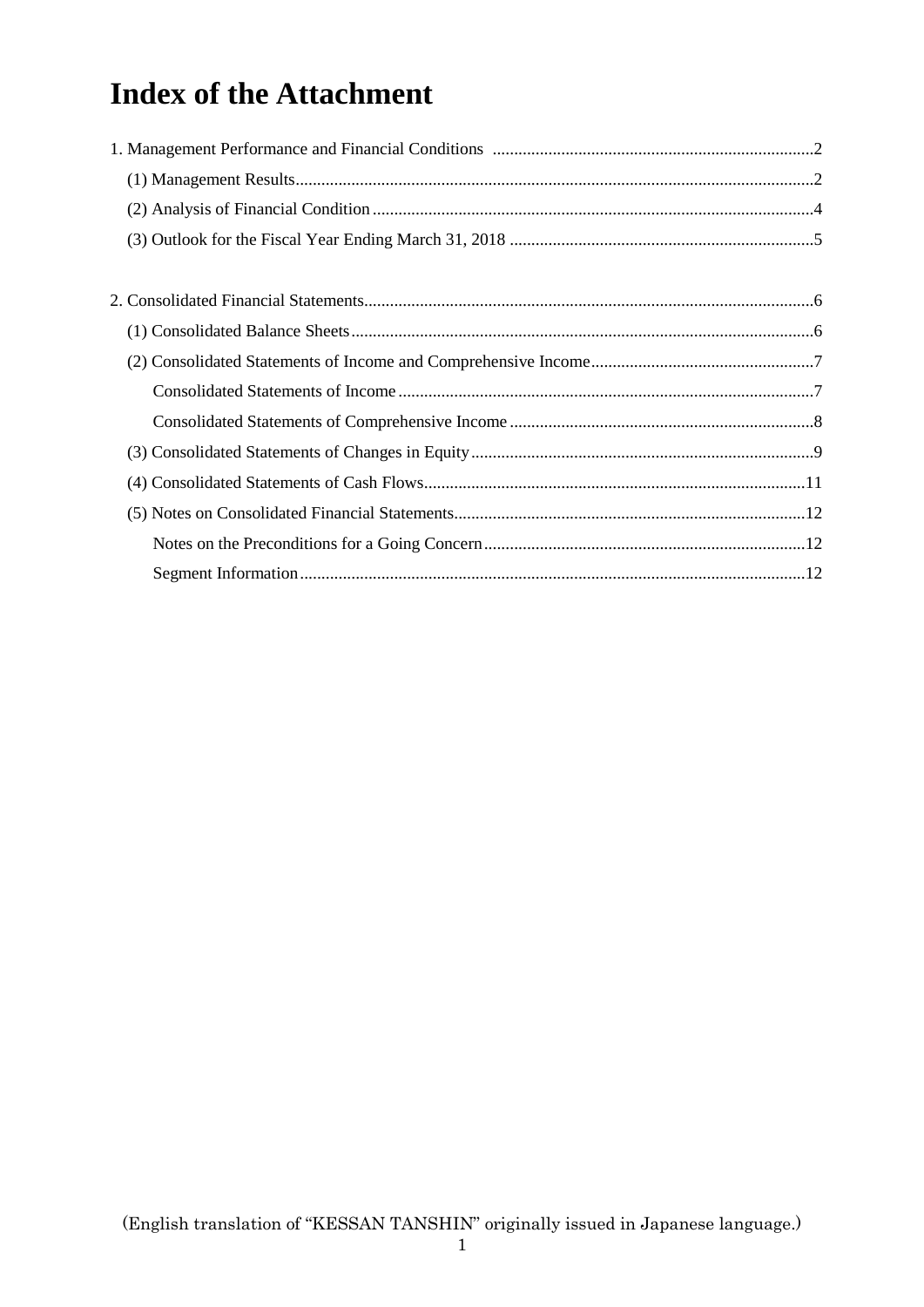#### **1. Management Performance and Financial Conditions**

#### **(1) Management Results**

The HCM Group launched a new mid-term management plan, "CONNECT TOGETHER 2019" in April 2017. We are promoting the develop and offer the solution by utilizing ICT and IoT as "Solution Linkage" to resolve the customer's challenges on "Safety," "Productivity" and "Life-cycle costs." And, to expand the source of revenue besides new machine sales, we are expanding the value chain business by enhancement of the parts and service business for mining machines and facilities provided by H-E Parts and Bradken, HCM's consolidated subsidiary we acquired in the previous fiscal year. Additionally, we are working on securing profit by the establishment of a global management support scheme, the expansion of its market share, cost reduction, and the enhancement of operational efficiency.

Consolidated revenue for this term (April 1, 2017 to June 30, 2017) increased by 31.1% year on year to ¥211,499 million due to demand increase mainly in China, consolidation of H-E Parts and Bradken, while we saw negative impact of the stock transfer of Hitachi Sumitomo Heavy Industries Construction Crane Co., Ltd which became an equity-method affiliate of HCM on March 31, 2017. Adjusted operating income increased by 584.5% year on year to ¥16,763 million, operation income increased by 361.5% to ¥16,919 million, and net income attributable to owners of the parent was ¥9,554 million (¥-1,600 million in the first quarter ended June 2016) due to a decrease in cost of sales and SGA, contribution of solution business and parts & service business.

Business results by segments are as below.

#### 1. Construction machinery business

Demand for hydraulic excavators increased mainly in China and India, while sluggish demand continued in the Middle East and Africa. We promoted the enhancement of the parts and service business through a globally launched service solution called "ConSite," as well as expansion of the parts supply network to enlarge sales and revenue. In Japan, for i-Construction promoted by the Ministry of Land, Infrastructure, Transport and Tourism, the HCM group has been working to promote the smart construction by providing its workshop to customers at ICT demonstration site we established in Hitachi-Naka City of Ibaraki prefecture, and offering solution for efficient construction process.

As for mining machinery, the demand exceeded year on year by increased capex by some mining company. We are focusing on expanding sales of the well-accepted AC-3 series rigid dump trucks equipped with an advanced vehicle body stability-assist function, in addition to offering a fleet management system, development of an autonomous haulage system to optimize mining operations, by taking advantage of Hitachi Group's strengths. Furthermore, we have been working to establish a highly controlled customer support system to enlarge revenue from parts and services.

Consolidated revenue of the construction machinery business for this term (April 1, 2017 to July 30, 2017) increased by 16.0% year on year to ¥187,177 million, and adjusted operating income increased by 490.9% to ¥14,471 million.

#### 2. Solution business

This segment consists of H-E Parts and Bradken. H-E Parts mainly provides services and solutions required for machinery or equipment for mining. Bradken conducts wear parts for mining fixed plants and mining mobile plants, and it also provides maintenance and service for them.

Consolidated revenue of the solution business for this term (April 1, 2017 to June 30, 2017) was ¥24,585 million, and adjusted operating income was ¥2,292 million because of the steady contribution of its revenue from solutions for mining machines in Australia & Latin America,

The above revenues of segment 1 and 2 are figures before inter-segment adjustment.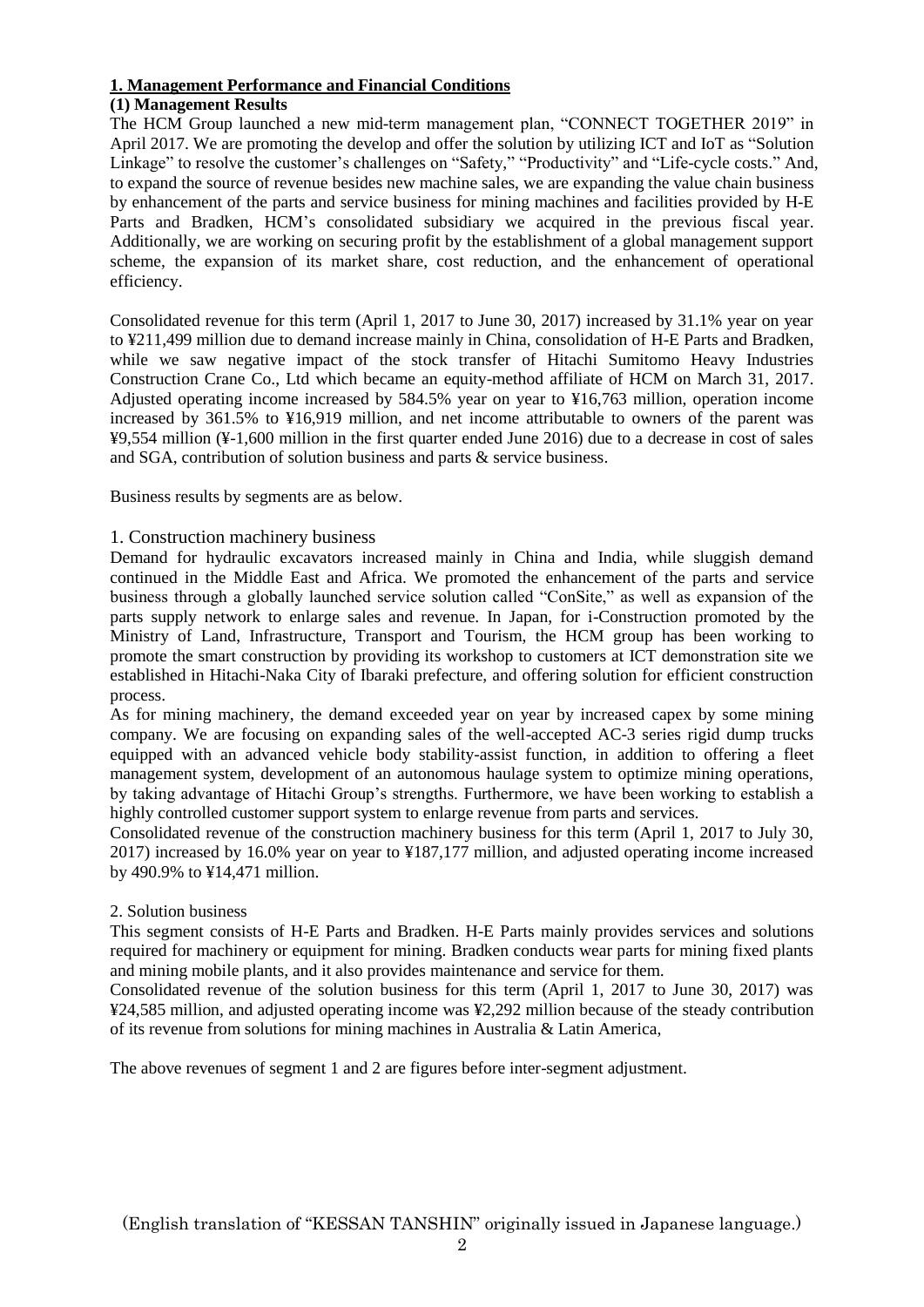The following table summarizes the consolidated results for this term ended June 2017.

|                                                           |           |           |                     | (Millions of yen) |
|-----------------------------------------------------------|-----------|-----------|---------------------|-------------------|
|                                                           |           |           | Year-on-year change |                   |
|                                                           | June 2017 | June 2016 | $(A)-(B)$           | $(A)/(B)-1$       |
|                                                           | (A)       | (B)       |                     | (% )              |
| Revenue                                                   | 211,499   | 161,302   | 50,197              | 31.1              |
| Adjusted<br>operating income*                             | 16,763    | 2,449     | 14,314              | 584.5             |
| Operating income                                          | 16,919    | 3,666     | 13,253              | 361.5             |
| Income before<br>income taxes                             | 17,376    | 1,470     | 15,906              | 1,082.0           |
| Net income (loss) attributable<br>to owners of the parent | 9,554     | (1,600)   | 11,154              |                   |

(Rounded off to the nearest million)

\* "Adjusted operating income" is the Hitachi Group's common profit index, calculated by excluding "Other income" and "Other expenses" from "Operating income".

|                                           |                              | Current consolidated<br>cumulative first quarter |            | Previous consolidated<br>cumulative first quarter |            | Increase (Decrease) |             |
|-------------------------------------------|------------------------------|--------------------------------------------------|------------|---------------------------------------------------|------------|---------------------|-------------|
|                                           |                              | (April 1,2017- June 30, 2017)                    |            | (April 1,2016- June 30, 2016)                     |            |                     |             |
|                                           |                              | Revenue                                          | Proportion | Revenue                                           | Proportion | Amount of           | % Change    |
|                                           |                              | (Millions of yen)                                | (% )       | (Millions of yen)                                 | (% )       | change              | $(A)/(B)-1$ |
|                                           |                              | (A)                                              |            | (B)                                               |            | $(A)-(B)$           | $(\%)$      |
|                                           | North America                | 32,339                                           | 15.3       | 21,484                                            | 13.3       | 10,855              | 50.5        |
|                                           | Central and<br>South America | 3,848                                            | 1.8        | 762                                               | 0.5        | 3,086               | 405.0       |
|                                           | The Americas                 | 36,187                                           | 17.1       | 22,246                                            | 13.8       | 13,941              | 62.7        |
|                                           | Europe                       | 25,577                                           | 12.1       | 23,885                                            | 14.8       | 1,692               | 7.1         |
|                                           | Russia-CIS                   | 4,654                                            | 2.2        | 3,940                                             | 2.4        | 714                 | 18.1        |
|                                           | Africa                       | 9,444                                            | 4.5        | 6,918                                             | 4.3        | 2,526               | 36.5        |
|                                           | Middle East                  | 3,451                                            | 1.6        | 6,751                                             | 4.2        | (3,300)             | (48.9)      |
| Russia-CIS, Africa and<br>the Middle East |                              | 17,549                                           | 8.3        | 17,609                                            | 10.9       | (60)                | (0.3)       |
|                                           | Asia                         | 14,966                                           | 7.1        | 12,976                                            | 8.0        | 1,990               | 15.3        |
|                                           | India                        | 15,472                                           | 7.3        | 9,579                                             | 5.9        | 5,893               | 61.5        |
|                                           | Oceania                      | 34,835                                           | 16.5       | 20,490                                            | 12.7       | 14,345              | 70.0        |
|                                           | Asia and Oceania             | 65,273                                           | 30.9       | 43,045                                            | 26.7       | 22,228              | 51.6        |
|                                           | China                        | 26,506                                           | 12.5       | 12,284                                            | 7.6        | 14,222              | 115.8       |
|                                           | Sub-total                    | 171,092                                          | 80.9       | 119,069                                           | 73.8       | 52,023              | 43.7        |
|                                           | Japan                        | 40,407                                           | 19.1       | 42,233                                            | 26.2       | (1,826)             | (4.3)       |
|                                           | Total                        | 211,499                                          | 100.0      | 161,302                                           | 100.0      | 50,197              | 31.1        |

The following table summarizes consolidated net revenue by geographic area:

(Rounded off to the nearest million)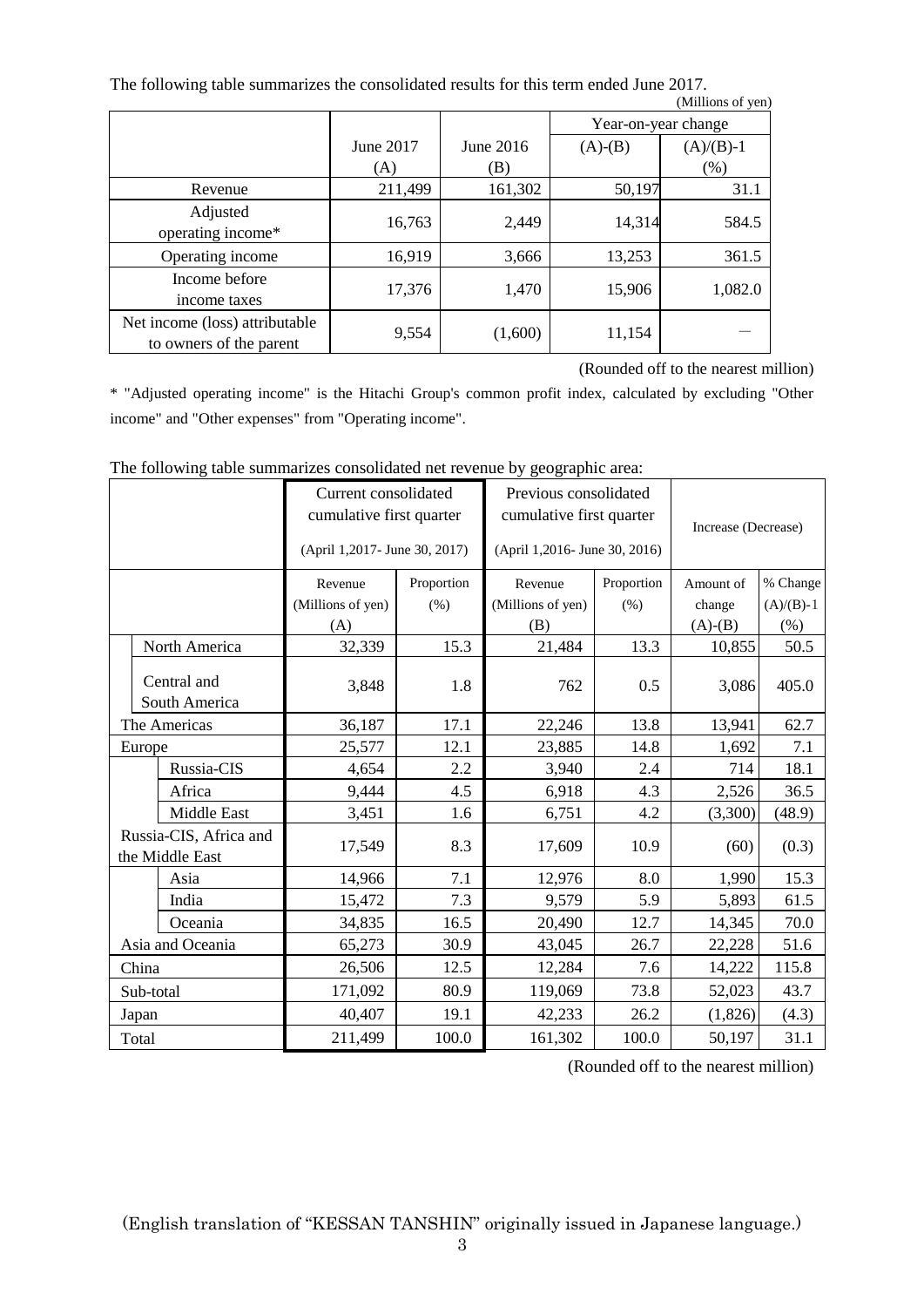#### **(2) Analysis of Financial Condition**

#### **[1] Status of Assets, Liabilities, and Net Assets**

#### **(a) Assets**

Current assets at the end of the first quarter amounted to ¥549,953 million, an increase of 4.4%, or ¥22,942 million, from the previous fiscal year-end. This was due mainly to an increase of ¥18,442 million in inventories, ¥2,034 million in other financial assets, and ¥1,933 million in other current assets.

Non-current assets amounted to ¥477,789 million, an increase of 1.1%, or ¥5,199 million, from the previous fiscal year-end. This was due mainly to an increase of ¥2,448 million in trade receivables and ¥1,964 million in deferred tax assets.

As a result, total assets increased 2.8%, or ¥28,141 million, from the previous fiscal year-end to ¥1,027,742 million.

#### **(b) Liabilities**

Current liabilities amounted to ¥389,733 million, a decrease of 2.4%, or ¥9,600 million, from the previous fiscal year-end. This was primarily due to a decrease of ¥15,133 million in other financial liabilities despite an increase of ¥6,440 million in trade and other payables.

Non-current liabilities increased by 16.5%, or ¥24,721 million, from the previous fiscal year-end to ¥174,559 million. This was mainly due to an increase of ¥25,805 million in bonds and borrowings.

As a result, total liabilities increased by 2.8%, or ¥15,121 million, from the previous fiscal year-end to ¥564,292 million.

#### **(c) Equity**

Total equity increased by 2.9%, or ¥13,020 million, from the previous fiscal year-end to ¥463,450million.

#### **[2] Analysis of the Status of Consolidated Cash Flows**

Cash and cash equivalents at the end of the first quarter totaled ¥72,844 million, an increase of ¥7,389 million from the beginning of the fiscal year. Statement and factors relating to each cash flow category are as follows:

### **(Net cash provided by operating activities)**

Net cash provided by operating activities for the first quarter based on ¥11,396 million in net income, and included ¥7,832 million in depreciation, a ¥10,861 million decrease in trade receivables, a ¥10,315 million increase in accounts and notes payables as cash inflow, a ¥2,947 million increase in lease receivables, a ¥14,989 million increase in inventories, and a ¥5,624 million of income tax paid as cash outflow.

As a result, net cash provided by operating activities for the first quarter totaled ¥9,386 million, a decrease of ¥11,434 million year on year.

### **(Net cash provided by (used in) investing activities)**

Net cash used in investing activities for the first quarter amounted to ¥21,724 million, an increase of ¥17,161 million year on year. This was mainly due to outlay of ¥2,966 million for capital expenditures, and of ¥17,625 million for acquisition of investments in securities and other financial assets (including investments in associates).

As a result, free cash flows, the sum of net cash provided by investing activities and net cash provided by (used in) investing activities, amounted to an outflow of ¥12,338 million.

(English translation of "KESSAN TANSHIN" originally issued in Japanese language.)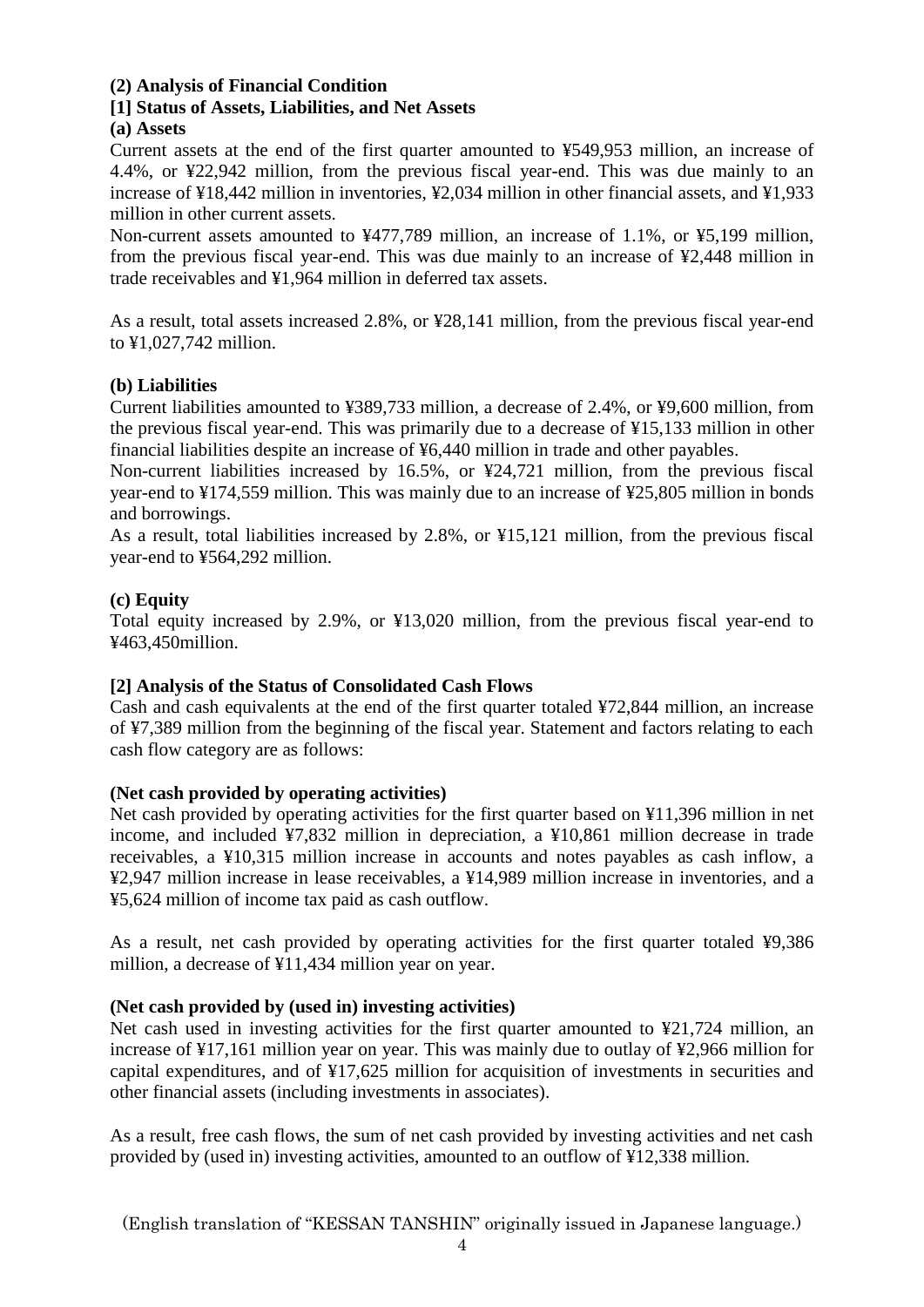#### **(Net cash provided by (used in) financing activities)**

Net cash provided by financing activities for the first quarter totaled ¥19,151 million, an increase of ¥29,406 million year on year. This was due mainly to an increase of ¥13,807 million in short-term debt, an increase of ¥8,185 million in long-term borrowings and bonds, ¥1,709 million in dividends paid (including dividends paid to non-controlling interests).

#### **(3) Outlook for the Fiscal Year Ending March 31, 2018**

Under these circumstances, the previous consolidated earnings forecast for FY2017 for the HCM group (From April 1, 2017 to March 31, 2018) remains unchanged because of uncertainty in the global economy and currency fluctuations, and the results of the ongoing Purchase Price Allocation (PPA) for newly consolidated H-E Parts and Bradken.

The assumed foreign exchange rate applied after July onward is also unchanged and is ¥105 for one US dollar, ¥110 for one euro, and ¥15 for one Chinese yuan.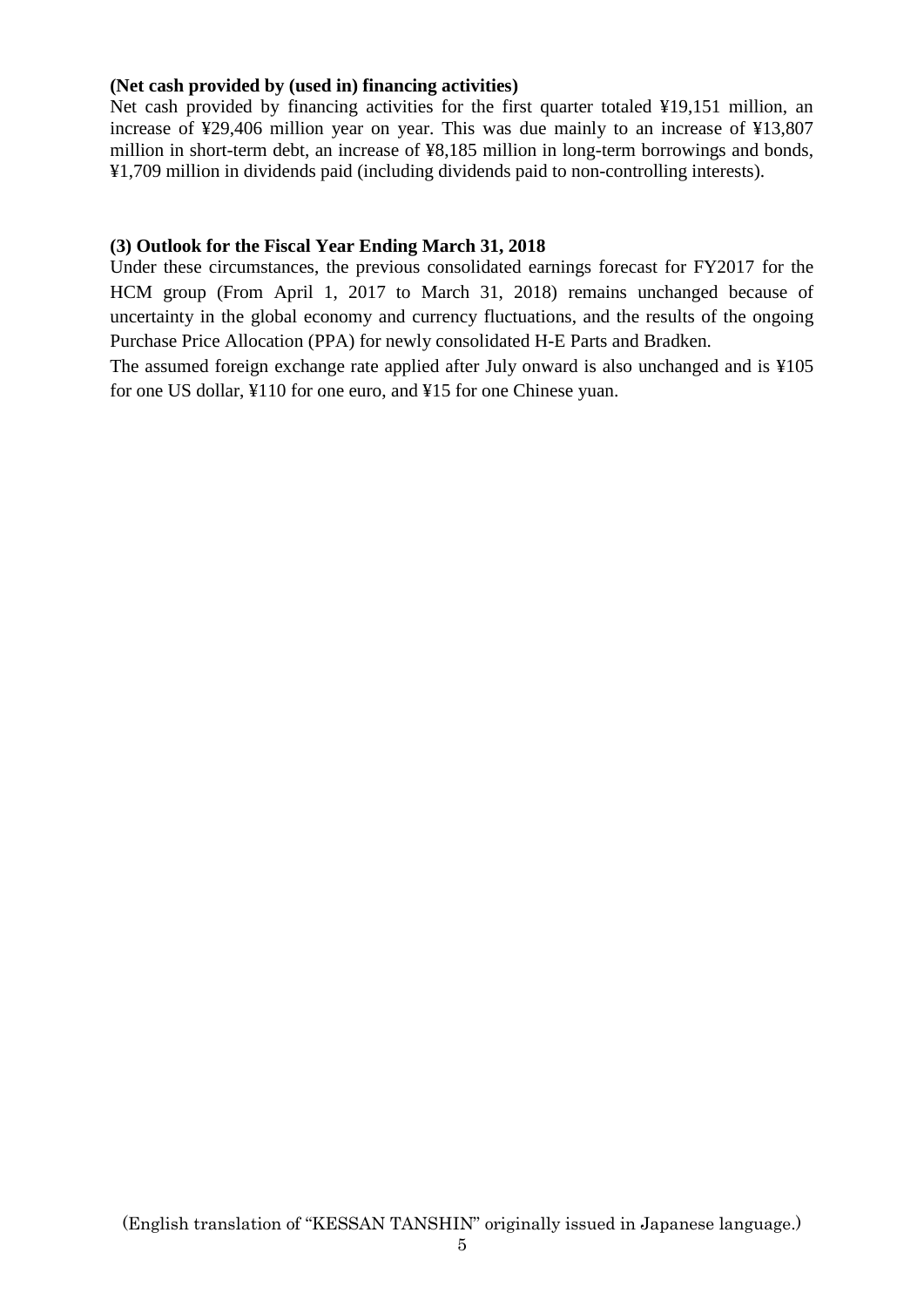## **3. Consolidated Financial Statements**

### **(1) Consolidated Balance Sheets** (Millions of yen)

|                                                   | First quarter     | Previous fiscal year-end |           |
|---------------------------------------------------|-------------------|--------------------------|-----------|
|                                                   | As of             | As of                    | $(A)-(B)$ |
|                                                   | Jun. 30, 2017 (A) | Mar. 31, 2017 (B)        |           |
| Assets                                            |                   |                          |           |
| Current assets                                    |                   |                          |           |
| Cash and cash equivalents                         | 72,844            | 65,455                   | 7,389     |
| Trade receivables                                 | 177,482           | 184,460                  | (6,978)   |
| Inventories                                       | 250,807           | 232,365                  | 18,442    |
| Other financial assets                            | 33,851            | 31,817                   | 2,034     |
| Other current assets                              | 14,770            | 12,837                   | 1,933     |
| Subtotal                                          | 549,754           | 526,934                  | 22,820    |
| Assets held for sale                              | 199               | 77                       | 122       |
| Total current assets                              | 549,953           | 527,011                  | 22,942    |
| Non-current assets                                |                   |                          |           |
| Property, plant and equipment                     | 291,287           | 292,143                  | (856)     |
| Intangible assets                                 | 16,041            | 15,906                   | 135       |
| Goodwill                                          | 58,306            | 57,103                   | 1,203     |
| Investments accounted for using the equity method | 22,500            | 23,126                   | (626)     |
| Trade receivables                                 | 33,727            | 31,279                   | 2,448     |
| Deferred tax assets                               | 24,472            | 22,508                   | 1,964     |
| Other financial assets                            | 19,837            | 19,354                   | 483       |
| Other non-current assets                          | 11,619            | 11,171                   | 448       |
| Total non-current assets                          | 477,789           | 472,590                  | 5,199     |
| Total assets                                      | 1,027,742         | 999,601                  | 28,141    |
| Liabilities                                       |                   |                          |           |
| Current liabilities                               |                   |                          |           |
| Trade and other payables                          | 212,162           | 205,722                  | 6,440     |
| Bonds and borrowings                              | 150,531           | 153,883                  | (3,352)   |
| Income taxes payable                              | 5,069             | 4,063                    | 1,006     |
| Other financial liabilities                       | 14,563            | 29,696                   | (15, 133) |
| Other current liabilities                         |                   |                          |           |
| Total current liabilities                         | 7,408<br>389,733  | 5,969<br>399,333         | 1,439     |
|                                                   |                   |                          | (9,600)   |
| Non-current liabilities                           |                   |                          |           |
| Trade and other payables                          | 21,332            | 21,604                   | (272)     |
| Bonds and borrowings                              | 120,623           | 94,818                   | 25,805    |
| Retirement and severance benefit                  | 17,058            | 16,768                   | 290       |
| Deferred tax liabilities                          | 6,851             | 7,620                    | (769)     |
| Other financial liabilities                       | 1,082             | 577                      | 505       |
| Other non-current liabilities                     | 7,613             | 8,451                    | (838)     |
| Total non-current liabilities                     | 174,559           | 149,838                  | 24,721    |
| <b>Total liabilities</b>                          | 564,292           | 549,171                  | 15,121    |
| Equity                                            |                   |                          |           |
| Equity attributable to owners of the parent       |                   |                          |           |
| Common stock                                      | 81,577            | 81,577                   |           |
| Capital surplus                                   | 82,055            | 82,553                   | (498)     |
| Retained earnings                                 | 236,377           | 228,026                  | 8,351     |
| Accumulated other comprehensive income            | 13,411            | 10,518                   | 2,893     |
| Treasury stock, at cost                           | (3,058)           | (3,055)                  | (3)       |
| Total Equity attribute to owners of the parent    | 410,362           | 399,619                  | 10,743    |
| Non-controlling interests                         | 53,088            | 50,811                   | 2,277     |
| Total equity                                      | 463,450           | 450,430                  | 13,020    |
| Total liabilities and equity                      | 1,027,742         | 999,601                  | 28,141    |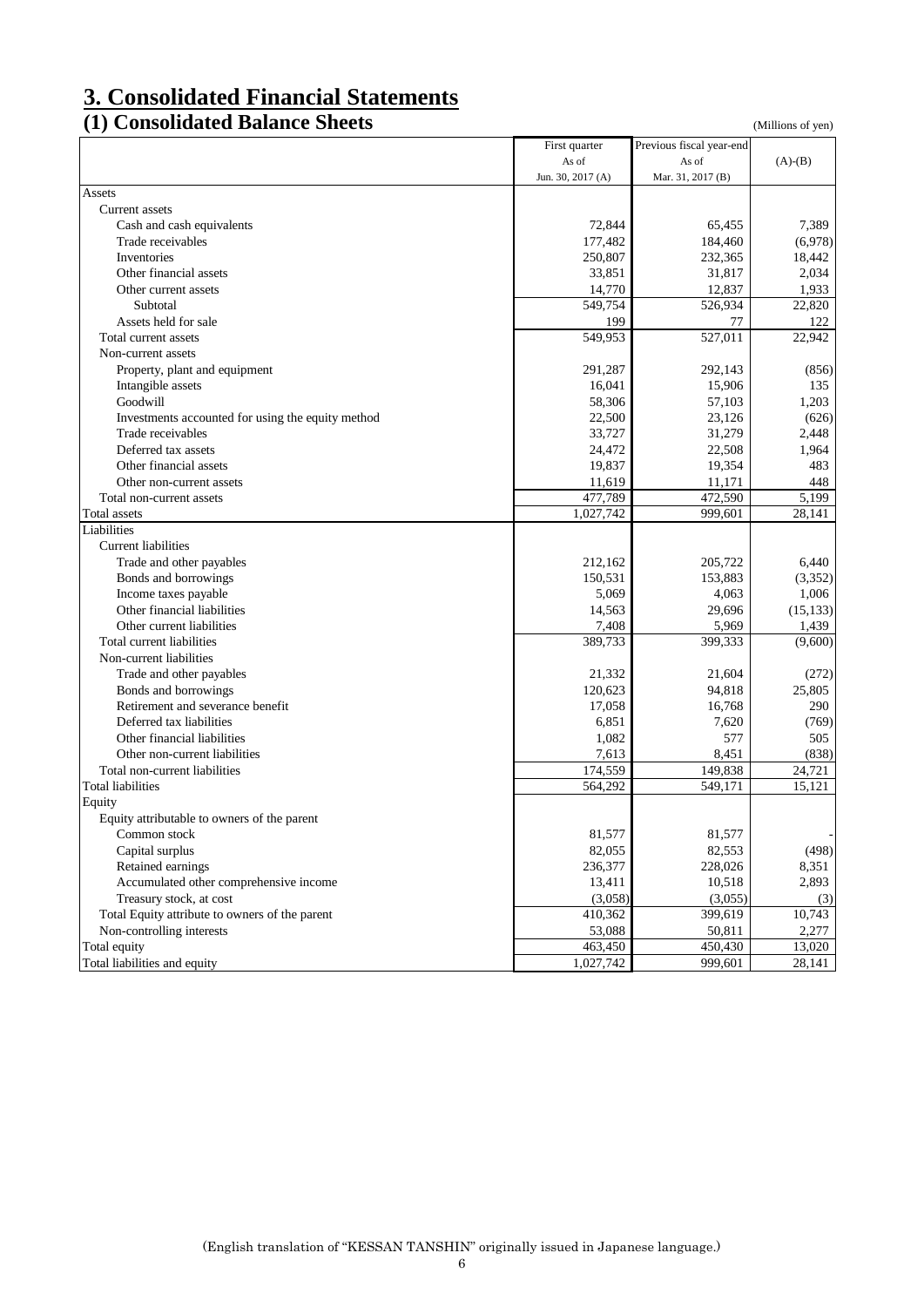## **(2) Consolidated Statements of Income and Comprehensive Income Consolidated cumulative quarter**

## **Consolidated Statements of Income** (Millions of yen)

|                                                                                | First quarter      | First quarter      |                         |
|--------------------------------------------------------------------------------|--------------------|--------------------|-------------------------|
|                                                                                | Three months ended | Three months ended | $(A)/(B)\times 100$ (%) |
|                                                                                | Jun. 30, 2017 (A)  | Jun. 30, 2016 (B)  |                         |
| Revenue                                                                        | 211,499            | 161,302            | 131                     |
| Cost of sales                                                                  | (155, 619)         | (124, 305)         | 125                     |
| Gross profit                                                                   | 55,880             | 36,997             | 151                     |
| Selling, general and administrative expenses                                   | (39, 117)          | (34, 548)          | 113                     |
| Adjusted operating income                                                      | 16,763             | 2,449              | 684                     |
| Other income                                                                   | 1,865              | 1,694              | 110                     |
| Other expenses                                                                 | (1,709)            | (477)              | 358                     |
| Operating income                                                               | 16,919             | 3,666              | 462                     |
| Financial income                                                               | 857                | 885                | 97                      |
| Financial expenses                                                             | (1, 315)           | (3, 111)           | 42                      |
| Share of profits (losses) of investments accounted for using the equity method | 915                | 30                 |                         |
| Income before income taxes                                                     | 17,376             | 1,470              |                         |
| Income taxes                                                                   | (5,980)            | (2,482)            | 241                     |
| Net income (loss)                                                              | 11,396             | (1,012)            |                         |
|                                                                                |                    |                    |                         |
| Net income (loss) attributable to                                              |                    |                    |                         |
| Owners of the parent                                                           | 9,554              | (1,600)            |                         |
| Non-controlling interests                                                      | 1,842              | 588                | 313                     |
| Total net income (loss)                                                        | 11,396             | (1,012)            |                         |
|                                                                                |                    |                    |                         |
| EPS attributable to owners of the parent                                       |                    |                    |                         |
| Net income (loss) per share (Basic) (yen)                                      | 44.93              | (7.52)             |                         |
| Net income (loss) per share (Diluted) (yen)                                    | 44.93              | (7.52)             |                         |

(Rounded off to the nearest million)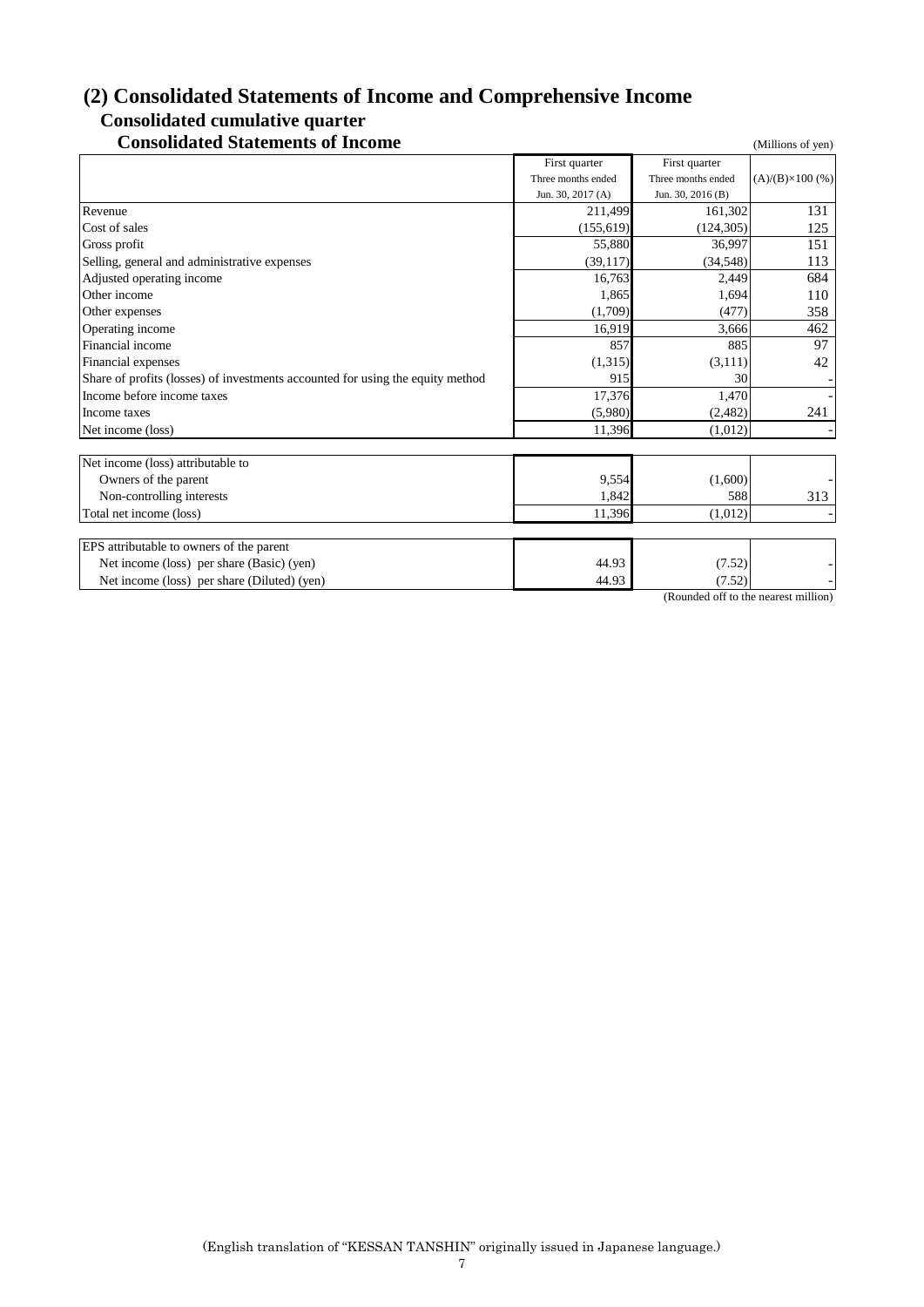| <b>Consolidated Statements of Comprehensive Income</b> |                   |                   | (Millions of yen)       |
|--------------------------------------------------------|-------------------|-------------------|-------------------------|
|                                                        | First quarter     | First quarter     |                         |
|                                                        | As of             | As of             | $(A)/(B)\times 100$ (%) |
|                                                        | Jun. 30, 2017 (A) | Jun. 30, 2016 (B) |                         |
| Net income (loss)                                      | 11,396            | (1,012)           |                         |
| Other comprehensive income                             |                   |                   |                         |
| Items that cannot be reclassified into net income      |                   |                   |                         |
| Net gains and losses from financial assets             |                   |                   |                         |
| measured at fair value through OCI                     | 468               | (485)             |                         |
| Remeasurements of defined benefit obligations          | (59)              | (6)               | 983                     |
| Other comprehensive income of equity method associates |                   |                   |                         |
| Items that can be reclassified into net income         |                   |                   |                         |
| Foreign currency translation adjustments               | 3,985             | (26, 794)         |                         |
| Cash flow hedges                                       | (614)             | 1,063             |                         |
| Other comprehensive income of equity method associates | (452)             | (922)             | 49                      |
| Other comprehensive income, net of taxes               | 3,328             | (27, 144)         |                         |
| Comprehensive income                                   | 14,724            | (28, 156)         |                         |
| Comprehensive income attributable to                   |                   |                   |                         |
| Owners of the parent                                   | 12,447            | (23,215)          |                         |
| Non-controlling interests                              | 2,277             | (4,941)           |                         |

(Rounded off to the nearest million)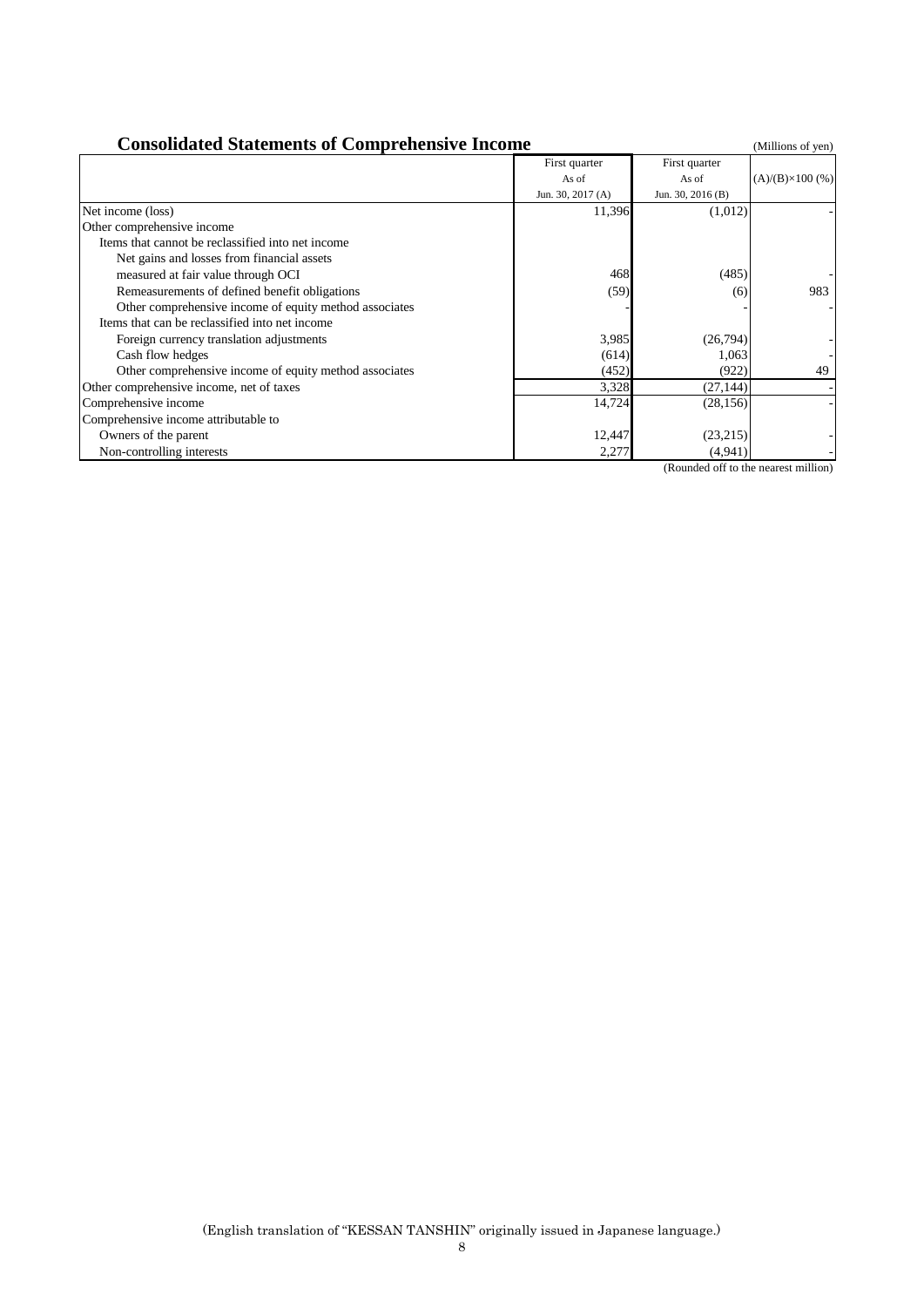#### **(3) Consolidated Statements of Changes in Equity Consolidated cumulative quarter**

**First quarter three months ended Jun. 30, 2017** (Millions of yen)

|                                          | Equity attributable to owners of the parent |                 |         |                                                     |                  |                  |
|------------------------------------------|---------------------------------------------|-----------------|---------|-----------------------------------------------------|------------------|------------------|
|                                          |                                             |                 |         |                                                     | Accumulated      |                  |
|                                          |                                             |                 |         | other comprehensive income                          |                  |                  |
|                                          |                                             |                 |         |                                                     | Net gains and    |                  |
|                                          |                                             |                 |         | Remeasurements                                      | losses from      |                  |
|                                          | Common stock                                | Capital surplus |         |                                                     | financial assets |                  |
|                                          |                                             |                 |         | Retained earnings of defined benefit<br>obligations | measured at fair | Cash flow hedges |
|                                          |                                             |                 |         |                                                     | value through    |                  |
|                                          |                                             |                 |         |                                                     | OCI              |                  |
| Balance at beginning of period           | 81,577                                      | 82,553          | 228,026 | (949)                                               | 7,571            | (14)             |
| Net income (loss)                        |                                             |                 | 9,554   |                                                     |                  |                  |
| Other comprehensive income               |                                             |                 |         | (37)                                                | 468              | (614)            |
| Comprehensive income                     |                                             |                 | 9,554   | (37)                                                | 468              | (614)            |
| Acquisition of treasury stock            |                                             |                 |         |                                                     |                  |                  |
| Sale of treasury stock                   |                                             |                 |         |                                                     |                  |                  |
| Dividends to stockholders of the Company |                                             |                 | (1,701) |                                                     |                  |                  |
| Expiration of subscription rights        |                                             | (498)           | 498     |                                                     |                  |                  |
| Transaction with owners                  |                                             | (498)           | (1,203) |                                                     |                  |                  |
| Balance at end of period                 | 81,577                                      | 82,055          | 236,377 | (986)                                               | 8,039            | (628)            |

|                                          |                                                |                                             |                            |         |                 | (Millions of yen) |
|------------------------------------------|------------------------------------------------|---------------------------------------------|----------------------------|---------|-----------------|-------------------|
|                                          |                                                | Equity attributable to owners of the parent |                            |         |                 |                   |
|                                          |                                                | Accumulated other comprehensive             |                            |         |                 |                   |
|                                          |                                                | income                                      |                            |         | Non-controlling |                   |
|                                          | Foreign currency<br>translation<br>adjustments | Total                                       | Treasury stock, at<br>cost | Total   | interests       | Total equity      |
| Balance at beginning of period           | 3,910                                          | 10,518                                      | (3,055)                    | 399,619 | 50.811          | 450,430           |
| Net income (loss)                        |                                                |                                             |                            | 9,554   | 1,842           | 11,396            |
| Other comprehensive income               | 3,076                                          | 2,893                                       |                            | 2,893   | 435             | 3,328             |
| Comprehensive income                     | 3,076                                          | 2,893                                       |                            | 12,447  | 2,277           | 14,724            |
| Acquisition of treasury stock            |                                                |                                             | (3)                        | (3)     |                 | (3)               |
| Sale of treasury stock                   |                                                |                                             |                            |         |                 | ٠                 |
| Dividends to stockholders of the Company |                                                |                                             |                            | (1,701) |                 | (1,701)           |
| Expiration of subscription rights        |                                                |                                             |                            |         |                 |                   |
| Transaction with owners                  |                                                |                                             | (3)                        | (1,704) |                 | (1,704)           |
| Balance at end of period                 | 6,986                                          | 13,411                                      | (3,058)                    | 410,362 | 53,088          | 463,450           |

(English translation of "KESSAN TANSHIN" originally issued in Japanese language.)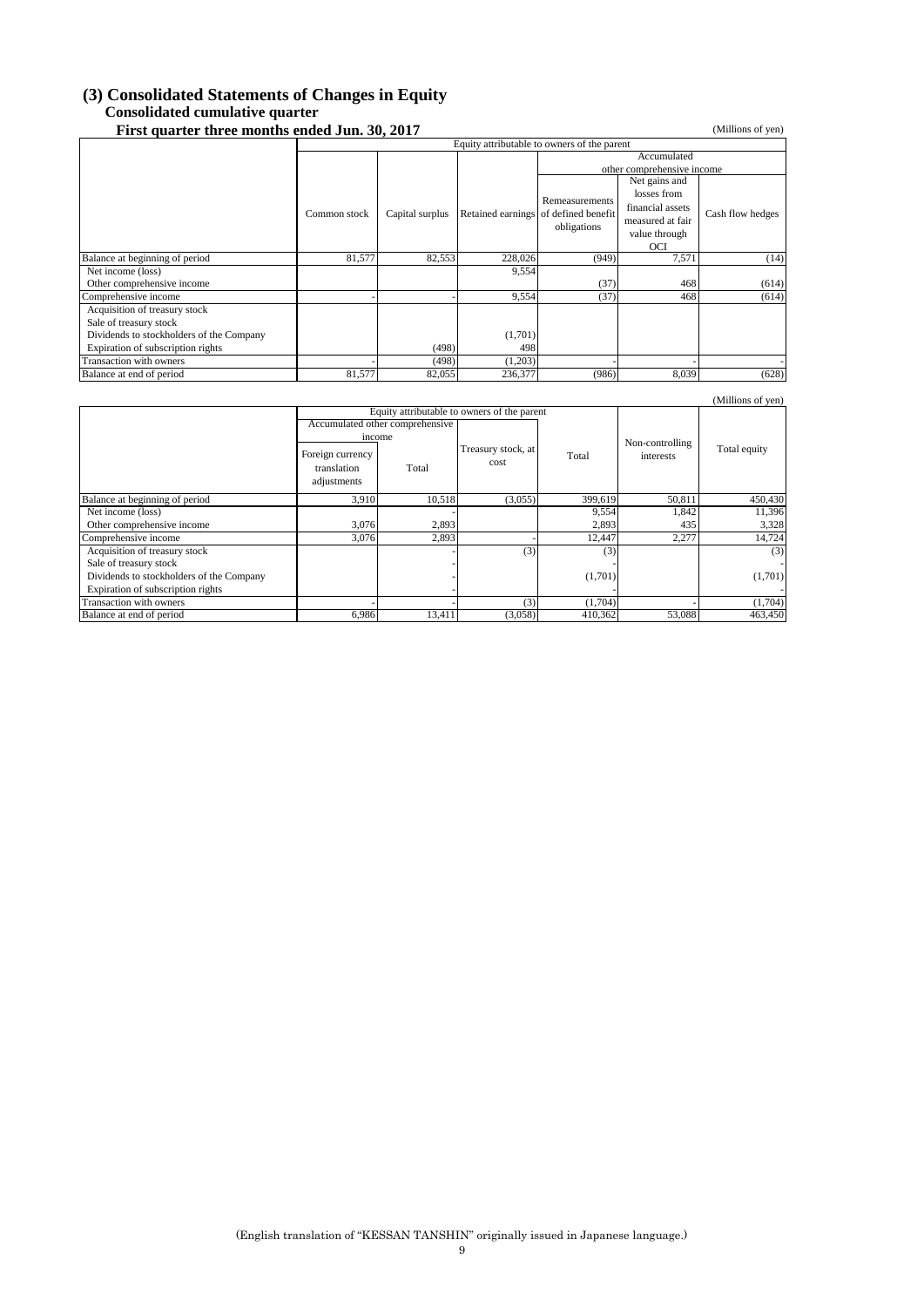## **First quarter three months ended Jun. 30, 2016** Equity attributable to owners of the parent (Millions of yen)

|                                          | Equity attributable to owners of the parent |                 |                                      |                |                            |                  |  |  |
|------------------------------------------|---------------------------------------------|-----------------|--------------------------------------|----------------|----------------------------|------------------|--|--|
|                                          |                                             |                 |                                      | Accumulated    |                            |                  |  |  |
|                                          |                                             |                 |                                      |                | other comprehensive income |                  |  |  |
|                                          |                                             |                 |                                      |                | Net gains and              |                  |  |  |
|                                          |                                             |                 |                                      |                | losses from                |                  |  |  |
|                                          |                                             |                 |                                      | Remeasurements | financial assets           |                  |  |  |
|                                          | Common stock                                | Capital surplus | Retained earnings of defined benefit | obligations    | measured at fair           | Cash flow hedges |  |  |
|                                          |                                             |                 |                                      |                | value through              |                  |  |  |
|                                          |                                             |                 |                                      |                | OCI                        |                  |  |  |
| Balance at beginning of period           | 81,577                                      | 84,095          | 222,721                              | (4,000)        | 4,660                      | 77               |  |  |
| Net income (loss)                        |                                             |                 | (1,600)                              |                |                            |                  |  |  |
| Other comprehensive income               |                                             |                 |                                      | (6)            | (484)                      | 1,063            |  |  |
| Comprehensive income                     |                                             |                 | (1,600)                              | (6)            | (484)                      | 1,063            |  |  |
| Acquisition of treasury stock            |                                             |                 |                                      |                |                            |                  |  |  |
| Sale of treasury stock                   |                                             |                 |                                      |                |                            |                  |  |  |
| Dividends to stockholders of the Company |                                             |                 | (2,127)                              |                |                            |                  |  |  |
| Expiration of subscription rights        |                                             | (267)           | 267                                  |                |                            |                  |  |  |
| Transaction with owners                  |                                             | (267)           | (1,860)                              |                |                            |                  |  |  |
| Balance at end of period                 | 81,577                                      | 83,828          | 219,261                              | (4,006)        | 4,176                      | 1,140            |  |  |

|                                          |                                                |                                             |                            |           |                              | (Millions of yen) |
|------------------------------------------|------------------------------------------------|---------------------------------------------|----------------------------|-----------|------------------------------|-------------------|
|                                          |                                                | Equity attributable to owners of the parent |                            |           |                              |                   |
|                                          |                                                | Accumulated other comprehensive             |                            |           |                              |                   |
|                                          | Foreign currency<br>translation<br>adjustments | income<br>Total                             | Treasury stock, at<br>cost | Total     | Non-controlling<br>interests | Total equity      |
| Balance at beginning of period           | 9,884                                          | 10.621                                      | (3,051)                    | 395,963   | 60,853                       | 456,816           |
| Net income (loss)                        |                                                |                                             |                            | (1,600)   | 588                          | (1,012)           |
| Other comprehensive income               | (22, 188)                                      | (21,615)                                    |                            | (21,615)  | (5,529)                      | (27, 144)         |
| Comprehensive income                     | (22, 188)                                      | (21, 615)                                   |                            | (23, 215) | (4,941)                      | (28, 156)         |
| Acquisition of treasury stock            |                                                |                                             |                            |           |                              |                   |
| Sale of treasury stock                   |                                                |                                             |                            |           |                              |                   |
| Dividends to stockholders of the Company |                                                |                                             |                            | (2,127)   | (1,550)                      | (3,677)           |
| Expiration of subscription rights        |                                                |                                             |                            |           |                              |                   |
| Transaction with owners                  |                                                |                                             |                            | (2,127)   | (1,550)                      | (3,677)           |
| Balance at end of period                 | (12, 304)                                      | (10,994)                                    | (3,051)                    | 370,621   | 54,362                       | 424,983           |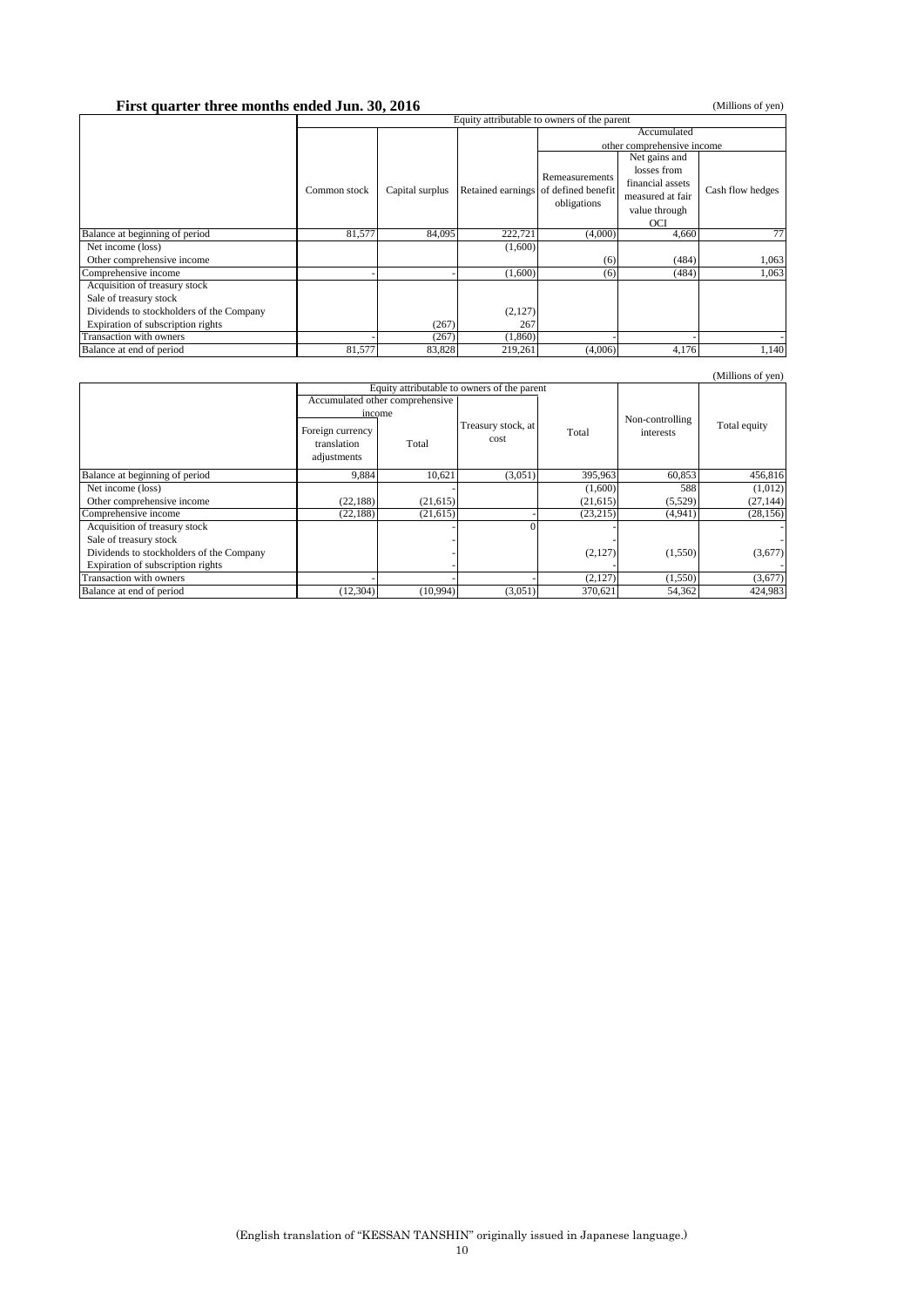### **(4) Consolidated Statements of Cash Flows Consolidated cumulative quarter**

|                                                                     |                    | (Millions of yen)  |
|---------------------------------------------------------------------|--------------------|--------------------|
|                                                                     | First quarter      | First quarter      |
|                                                                     | Three months ended | Three months ended |
|                                                                     | Jun. 30, 2017      | Jun. 30, 2016      |
| Net income (loss)                                                   | 11,396             | (1,012)            |
| Depreciation                                                        | 7,832              | 7,860              |
| Amortization of intangible asset                                    | 831                | 790                |
| <b>Impairment</b> losses                                            | 236                |                    |
| Income tax expense                                                  | 5,980              | 2,482              |
| Equity in net earnings of associates                                | (915)              | (30)               |
| Gain (loss) on sales of property, plant and equipment               | (56)               | (46)               |
| Financial income                                                    | (857)              | (885)              |
| Financial expense                                                   | 1,315              | 3,111              |
| (Increase) decrease in trade receivables                            | 10.861             | 20,265             |
| (Increase) decrease in lease receivables                            | (2,947)            | 3,926              |
| (Increase) decrease in inventories                                  | (14,989)           | (7,635)            |
| Increase (decrease) in trade payables                               | 10,315             | 11,379             |
| Increase (decrease) in retirement and severance benefit             | (235)              | (103)              |
| Other                                                               | (13, 627)          | (12,209)           |
| <b>Subtotal</b>                                                     | 15,140             | 27,893             |
| Interest received                                                   | 666                | 744                |
| Dividends received                                                  | 773                | 122                |
| Interest paid                                                       | (1, 569)           | (959)              |
| Income tax paid                                                     | (5,624)            | (6,980)            |
| Net cash provided by operating activities                           | 9,386              | 20.820             |
| Capital expenditures                                                | (2,966)            | (4,179)            |
| Proceeds from sale of property, plant and equipment                 | 676                | 146                |
| Acquisition of intangible assets                                    | (697)              | (589)              |
| Acquisition of investments in securities and other financial assets |                    |                    |
| (including investments in associates)                               | (17,625)           |                    |
| (Increase) decrease in short-term loan receivables, net             | (1, 103)           | 45                 |
| Collection of long-term loan receivables                            | 6                  | 16                 |
| Other                                                               | (15)               | (2)                |
| Net cash provided by (used in) investing activities                 | (21, 724)          | (4,563)            |
| Increase (decrease) in short-term debt, net                         | 13,807             | (471)              |
| Proceeds from long-term debt and bond                               | 17,945             | 2.094              |
| Payments on long-term debt                                          | (9,760)            | (6,909)            |
| Payments on lease payables                                          | (1, 129)           | (1, 347)           |
| Dividends paid to owners of the parent                              | (1,701)            | (2,130)            |
| Dividends paid to non-controlling interests                         | (8)                | (1, 492)           |
| Other                                                               | (3)                |                    |
| Net cash provided by (used in) financing activities                 | 19,151             | (10, 255)          |
| Effect of exchange rate changes on cash and cash equivalents        | 576                | (6,203)            |
| Net increase (decrease) in cash and cash equivalents                | 7,389              | (201)              |
| Cash and cash equivalents at beginning of period                    | 65,455             | 79,110             |
| Cash and cash equivalents at end of period                          | 72,844             | 78,909             |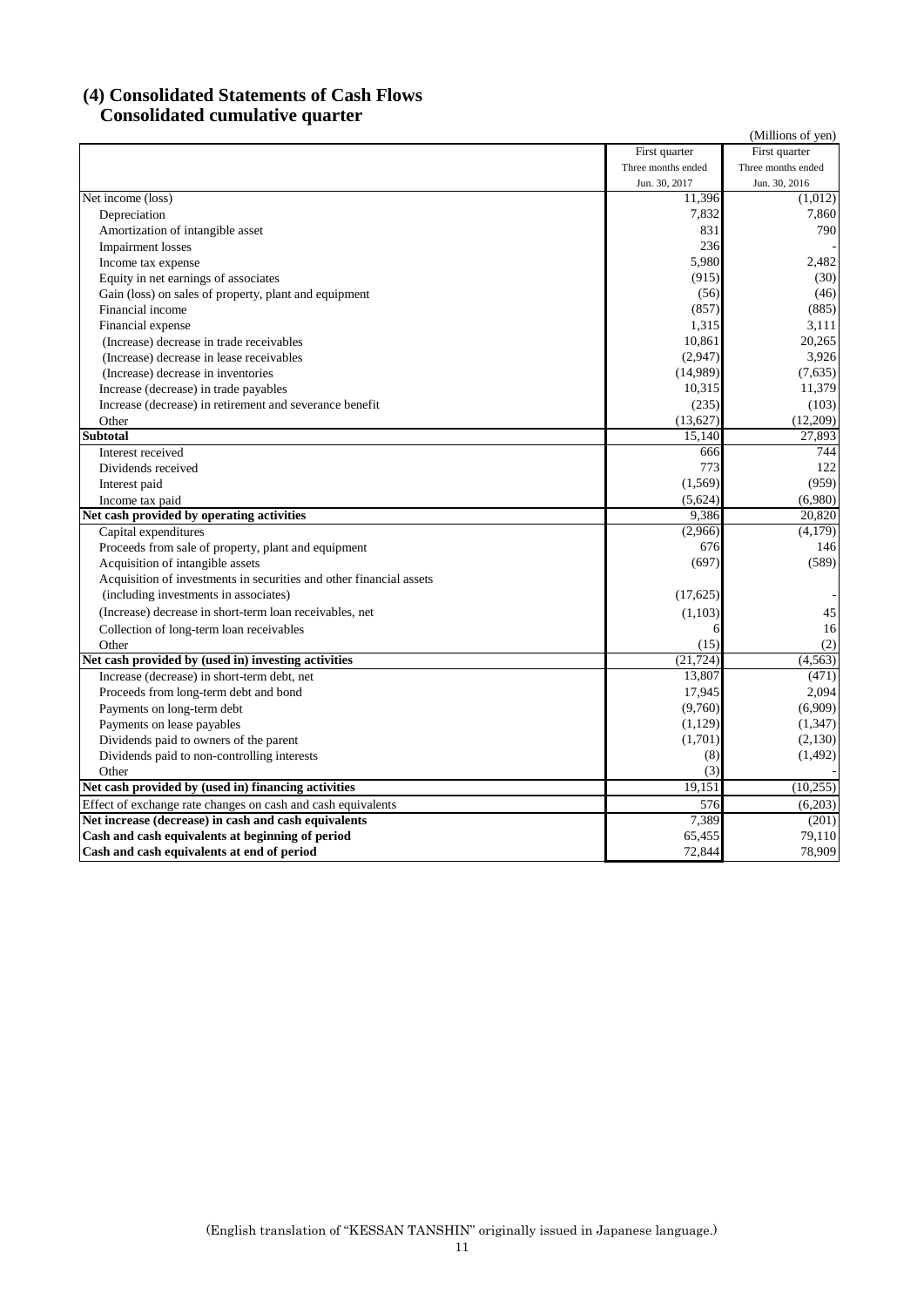#### **(5)Notes on Consolidated Financial Statements**

(Notes on the Preconditions for a Going Concern) There are no relevant items.

(Segment Information)

1) Overview of business segments

The operating segments of the Group are the components for which separate financial information is available and that are evaluated regularly by the chief operating decision maker in deciding how to allocate resources and in assessing performance. The reportable segments are determined based on the operating segment.

Taking into consideration the nature of products and services as well as categories, types of customers, and economic characteristics in a comprehensive manner, the company determines to classify two reportable segments as follows: The Construction Machinery Business Segment primarily intends to provide customers with a series of total life cycle related to construction machinery such as the manufacture and sale of hydraulic excavators, ultra-large hydraulic excavators, and wheeled loaders, as well as the sale of parts related to these products. The Solution Business Segment primarily intends to provide services, production, and distribution parts that are not included in the Construction Machinery Business Segment.

The company discloses its reportable segment as the Construction Machinery Business Segment and Solution Business Segment from the previous fiscal year as a result of the company consolidating the H-E Parts International LLC group ("H-E Parts") and Bradken Limited group ("Bradken"), which compose the Solution Business Segment in the fourth quarter ended March 2017.

2) Revenue, profit or loss, and other items of business segments

For the first quarter three months ended Jun. 30, 2016

Since the Group's line of business is the manufacture and sale of hydraulic excavators, ultra-large hydraulic excavators, and wheeled loaders, as well as the sale of parts related to these products, there is no operating segment to be segregated. Therefore, the company omitted disclosure of business segments.